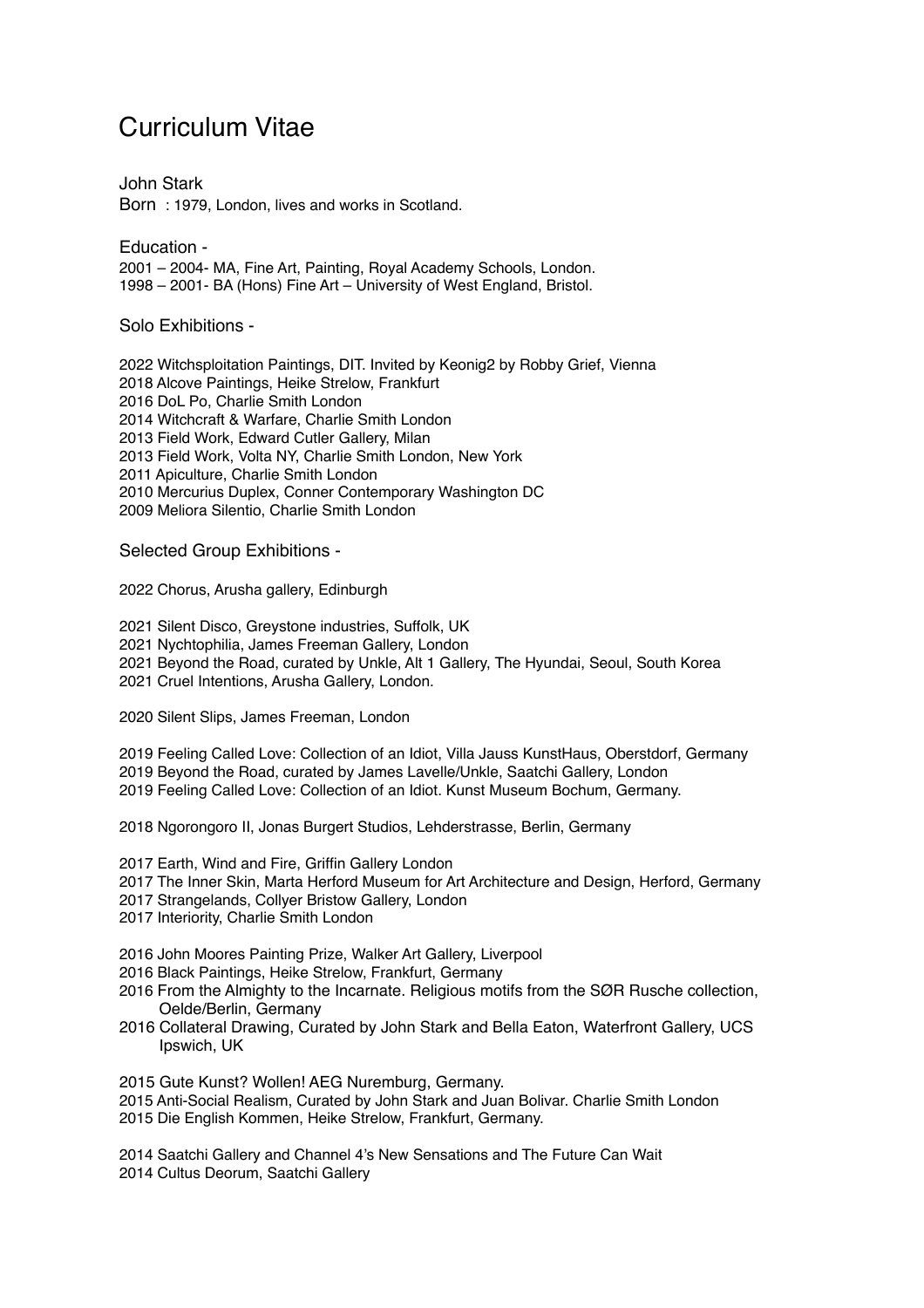2014 Schneeweiss, Marc de Puechredon, Basel

2013 Das Unheimlich, Volta9, Basel, Switzerland 2013 Beautiful things, The Next Door Project, Liverpool. 2013 Dirty Pop, & Model, Leeds, (w Richard Hamilton, James White, Dan Coombs and others) 2013 Memory and Imagination, Dutch Italianate and Contemporary Landscape, The Mall, London 2013 Modern Witchcraft, Curated by Juan Bolivar, ASC Gallery, London 2013 Henry's Dream, Olivier Roberts, Paris

2012 The Future Can Wait, London

2012 Armsden, London Art Now, Lodge Park, Sherbourne Park Estate

2012 The Serpents Tail, Witzenhausen, Amsterdamn

2012 Mindervertig Gemalde, Galeria Cadaques, Spain

2012 The End, Jacobs's Island, London

2012 View Finder, Carter Presents, London,

2012 Royal Academy Summer Show, Royal Academy, London

- 2012 Polemically Small, Orleans House, London
- 2012 Black Mirror, Ambacher Contemporary, Munich

2011 Black and White, Oliver Sears Gallery, Dublin

2011 Polemically Small, KCCC Exhibition Hall, Klaipeda, Lithuania

2011 The Possessed, Charlie Smith London.

2011 Polemically Small, (Works on paper), Torrance Art Museum, USA

2011 Cabinet, John Martin Gallery, Mayfair, London

2010 The Future Can Wait IV, Shoreditch Town Hall, London 2010 Cocktails, Gallerie Frank Schlag & Cie, Essen, Germany. 2010 Dawn-Breakers, John Hansard Gallery, Southampton, UK 2010 A Trick of the Light, Primo Alonso Gallery, London 2010 Demonology, Charlie Smith London. 2010 Secrets and Confessions, Ana Cristea Gallery, New York.

2009 The Future Can Wait III, Ellis & Rumley Projects, Atlantis Gallery, London. 2009 Romance Derived, the centre Milton Keynes 2009 Strange Days and Some Flowers, Storey Gallery, Lancaster 2009 Saxon, Schwartz projects, Curated by Juan Bolivar, London 2009 New London School, Gallerie Schuster, Berlin

2008 The Sovereign European Art Prize, London 2008 The Future Can Wait, Ellis & Rumley Projects, Atlantis Gallery, London 2008 Kapellmeister, Seven Seven Contemporary, London 2008 Ship of Fools, Limbo arts foundation, Margate, UK 2008 The Past is History, Changing Role Gallery, Naples /Rome 2008 Icon, Primo Alonso Gallery, London 2008 New London School, Mark Moore Gallery, Santa Monica, LA, USA

2007 The Future Can Wait, Ellis & Rumley Projects, Atlantis Gallery, London 2007 Fastest with the Mostest, Carter and Gallagher, Mayfair, London 2007 Les Fleurs Du Mal, (As Curator) Gallery Primo Alonso, London 2007 Eau Sauvage II, Fieldgate Gallery London 2007 New London Kicks, Soho, New York

2006 Kamminzimer, Grieder Contemporary, Zurich, Switzerland. 2006 Beauty and the Beast, Fieldgate Gallery, London 2006 Royal Academy Summer show, London 2006 New Figurative Realism, Clapham Art Gallery, London. 2006 EAU SAUVAGE, Lucy Mackintosh Gallery, Lausanne, Switzerland. 2006 Altered Beast' Three Colts Gallery, London. (Group Show as Curator)